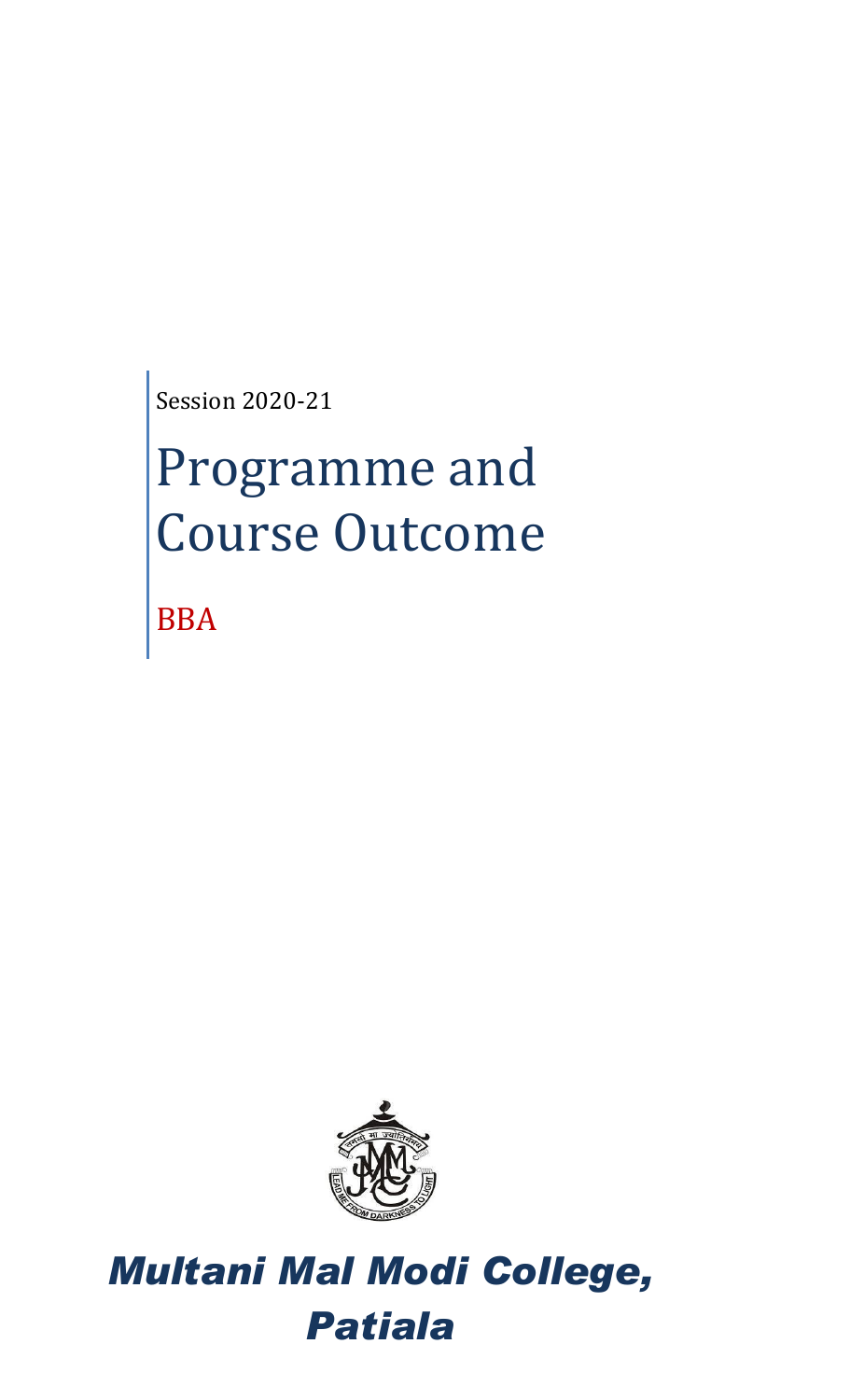### **Program Outcomes (POs)**

### **PROGRAM EDUCATIONAL OBJECTIVES**

PEO-1: Graduates in Business Management will have expertise in the area of leadership, interpersonal skills, entrepreneurship, Finance and marketing.

PEO-2: Graduate in Business Management will be able to compete the global business world in more professional way.

PEO-3: Graduate in Business Management will have significant prospects in academics, business economic and research, consultancy, stock markets and portfolio management, banking and insurance pursuits at national and international level.

PEO-3: Graduate in Business Management will be a responsible citizen and lead the business with moral and ethical value.

#### **PROGRAMME OUTCOMES:**

At the end of the BBA Programme, Graduates will be able to

PO-1: Acquire knowledge and skills in the field of management, accounting, marketing and human relations.

PO-2: Apply the entrepreneurial and managerial skills for effective business management.

PO-3: Acquire employability skills through the practical knowledge through two industrial training and industrial projects during the course.

PO-4: To comprehend applicability of management principles to situation in global business world.

PO-5: Develop legal and ethical value for the continuous development of business venture.

### **PROGRAMME SPECIFIC OUTCOMES**

PSO -1: Remember the concept of management principles, accounting and marketing operations.

PSO- 2: Understand the leadership skills through internship training.

PSO- 3: Apply the managerial knowledge in the business for effective decision making.

PSO- 4: Demonstrate critical thinking skills in understanding managerial issues and problems related to the global economy and international business.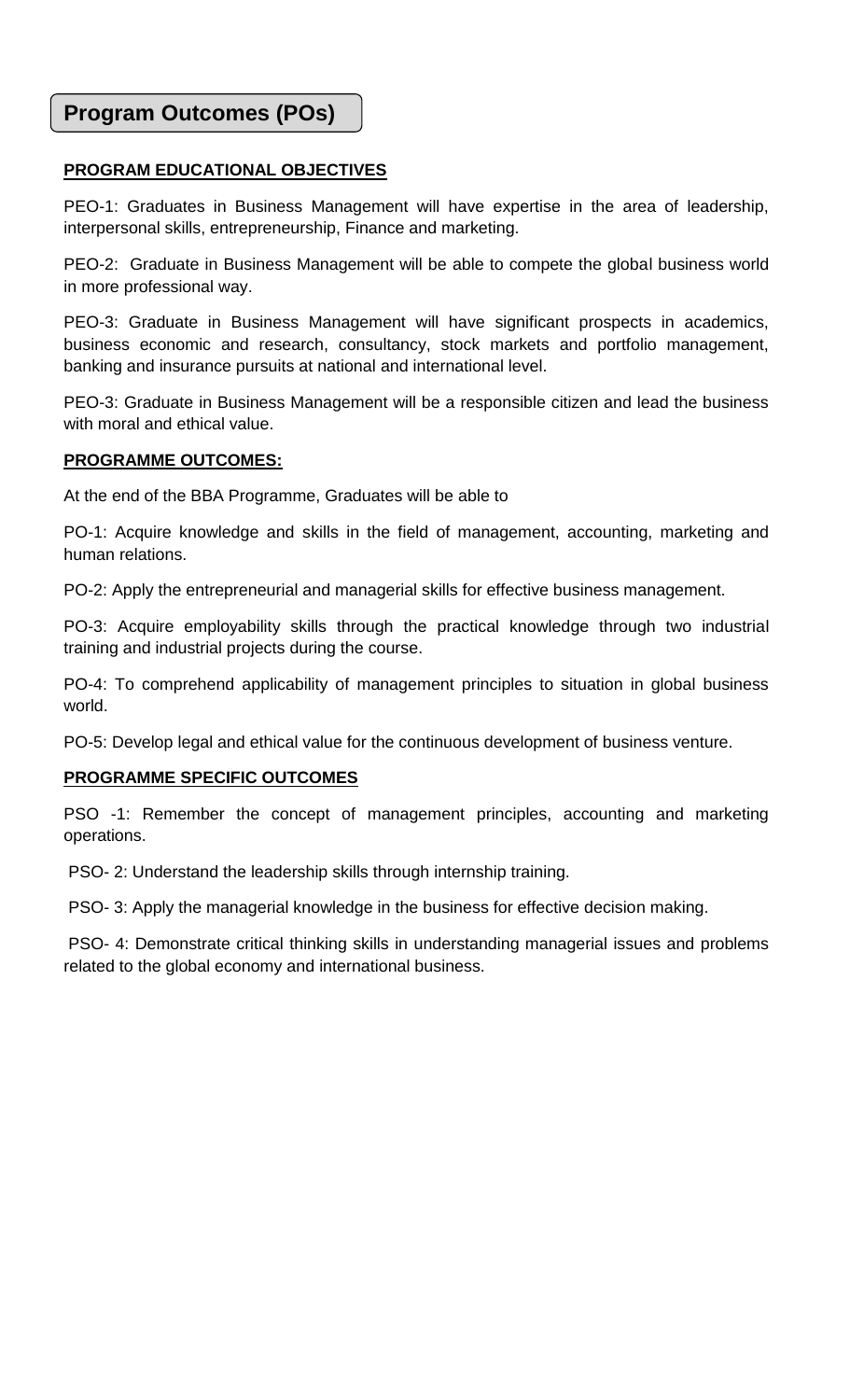**Course Outcomes (COs)**

# **BBA FIRST YEAR**

| <b>BBA FIRST SEMESTER</b> |                                                          |  |  |
|---------------------------|----------------------------------------------------------|--|--|
| <b>BBA-101</b>            | Communication Skills in Punjabi/ Elementary Punjabi      |  |  |
| <b>BBA-102</b>            | <b>Business Economics-I</b>                              |  |  |
| <b>BBA-103</b>            | <b>Business Mathematics</b>                              |  |  |
| <b>BBA-104</b>            | <b>Business Organization and Management Principles-I</b> |  |  |
| <b>BBA-105</b>            | Workshop on Computer Applications                        |  |  |
| <b>BBA-106</b>            | Seminar                                                  |  |  |

| <b>BBA SECOND SEMESTER</b> |                                                            |  |
|----------------------------|------------------------------------------------------------|--|
| <b>BBA-201</b>             | <b>Communication Skills in Punjabi/ Elementary Punjabi</b> |  |
| <b>BBA-202</b>             | <b>Communication Skills in English</b>                     |  |
| <b>BBA-203</b>             | <b>Business Economics-II</b>                               |  |
| <b>BBA-204</b>             | <b>Business Statistics</b>                                 |  |
| <b>BBA-205</b>             | <b>Business Organization and Management Principles-II</b>  |  |
| <b>BBA-206</b>             | Workshop on Internet & E-Commerce                          |  |
| <b>BBA-207</b>             | Seminar                                                    |  |
| <b>BBA-208</b>             | Viva-Voce                                                  |  |

### **Class: BBA-I, Semester- I**

### **1. BBA-101 Communication Skills in Punjabi**

### **After completing this course, the students will be able to***:*

- CO.1. ਭਾਸ਼ਾਈ ਸੰਰਚਨਾ ਦੇ ਨੇਮਾਂ ਨੂੰ ਸਮਝ ਕੇ ਉਸਦੀ ਵਰਤੋਂ ਰੋਜ਼ਾਨਾ ਜ਼ਿੰਦਗੀ ਵਿੱਚ ਕਰਨਾ
- CO.2. ਭਾਸ਼ਾ ਦੇ ਜਰੀਏ ਮਨੁੱਖੀ ਭਾਵਾਂ ਨੂੰ ਸਮਝ ਕੇ ਸਮਾਜ ਦਾ ਵਿਸ਼ਲੇਸ਼ਣ ਕਰਨ ਦੇ ਯੋਗ ਹੋਣਾ
- CO.3. ਗੁਰਮੁਖੀ ਲਿਪੀ ਦੇ ਭਾਸ਼ਾਈ ਵਿਕਾਸ ਦੇ ਵਿਭਿੰਨ ਪੜਾਵਾਂ ਨੂੰ ਸਮਝਣ ਦੀ ਚੇਤਨਾ
- CO.4. ਮਨੱਖੀ ਹੋਂਦ ਦੇ ਸੰਕਟਾਂ ਦੀ ਨਿਸ਼ਾਨਦੇਹੀ ਅਤੇ ਉਹਨਾਂ ਦਾ ਯੋਗ ਹੱਲ ਲੱਭਣਾ
- CO.5. ਸਾਹਿਤਕ ਰਚਨਾਵਾਂ ਦੇ ਮਾਧਿਅਮ ਨਾਲ ਵਿਦਿਆਰਥੀਆਂ ਅੰਦਰ ਸਾਹਿਤਕ ਰੁਚੀਆਂ ਦਾ ਵਿਕਾਸ ਹੋਵੇਗਾ

### 2. **BBA-102 Business Economics-I**

- CO.1. Explain the basic concepts of microeconomics and issues in business economics
- CO.2. Discussing the consumer equilibrium, utility analysis indifference curve and the demand and supply analysis.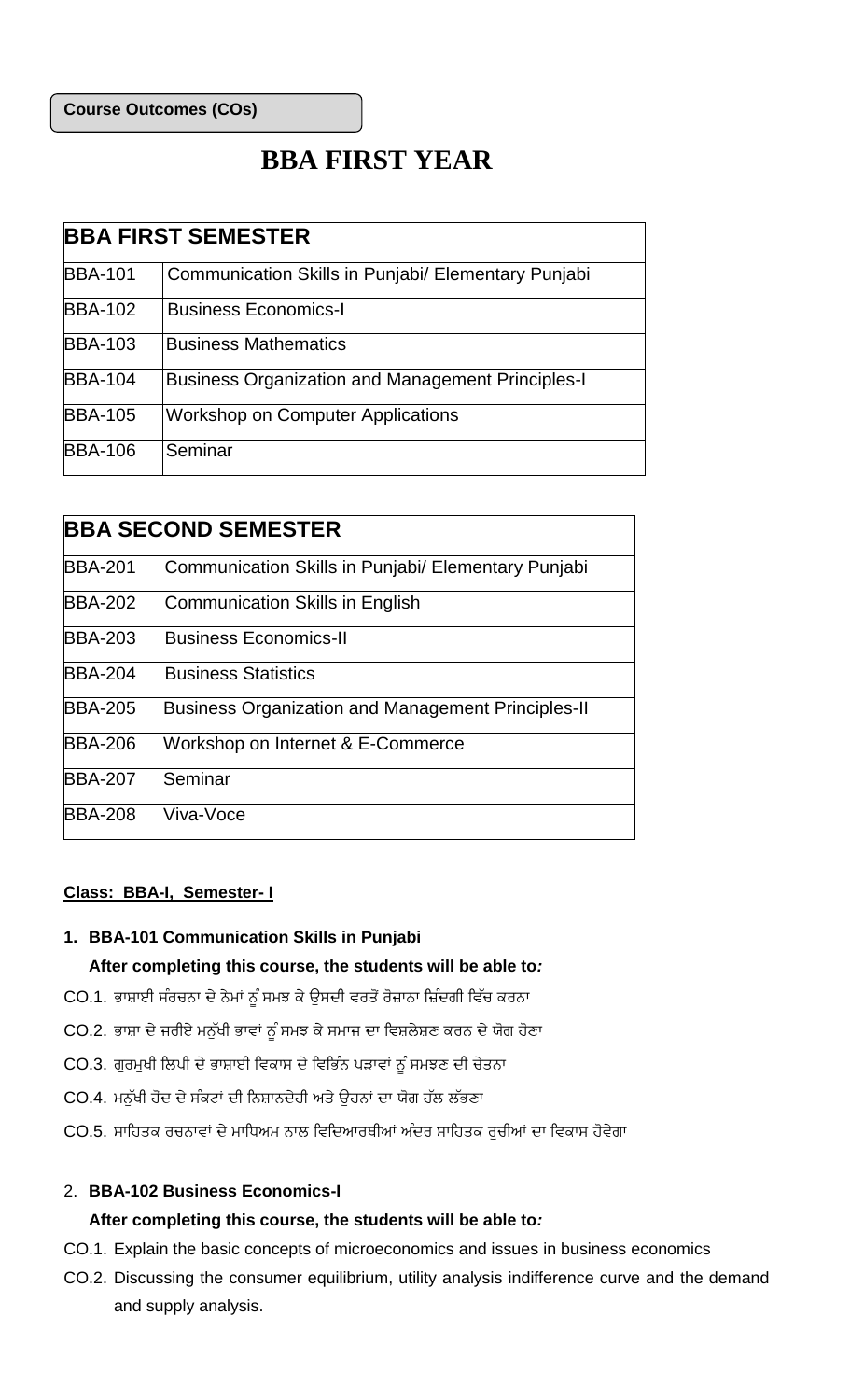- CO.3. Examine the production and cost structure under different stages of production.
- CO.4. Indentify how and why equilibrium prices might change and their impact on resource allocation;
- CO.5. Recommending the pricing and output decisions under various market structure.

### **3. BBA-103 Business Mathematics**

### **After completing this course, the students will be able to***:*

CO.1.State the mathematical skills which are required in business.

- CO.2.Discuss various mathematical applications in Finance and Marketing etc.
- CO.3.Solve problems of Resource allocation by applying tools of Linear Programming, Transportation and Assignment problems.
- CO.4.Examine various business solutions by applications of Game theory problems.
- CO.5.Students will be able to judge the reasonableness of obtained solutions.

# **4. BBA-104 Business Organization and Management Principles-I**

- **After completing this course, the students will be able to***:*
- CO.1. Describing the Nature and Scope of Business, Forms of Business Organizations and Formation of a Company .
- CO.2. Comparing Sole Trading Concerns, Partnership, Joint Stock Company, Co-operative Societies, Government and Business, Public Enterprise, Small Business.
- CO.3. Examine the Functions of Management, Business Ethics, and Social Responsibility of Business.
- CO.4. Interpret the interactions between the environment, technology, human resources, and organizations in order to achieve high performance.
- CO.5. Examine the effectiveness of applications of management concepts.
- CO.6. Appraise different types, roles and styles of managers across organizations.

### **5. BBA-105: Workshop** o**n Computer Applications in Business After completing this course, the students will be able to***:*

- CO.1. Describing the Definition, Features and Classification of computers, Concept of OS, Introduction to Windows.
- CO.2. Explaining Difference between Hardware and Software. Types of Software System. Software and Application Software, Interpreter.
- CO.3. Assessing MS-Word, MS-Excel and MS-PowerPoint
- CO.4. Outline the steps for creating Creating, Saving, Opening, Importing, Exporting and Inserting Files. Formatting Pages, Paragraphs and Sections
- CO.5. Use the various command for Auto Content Wizard. Creating Design Template on Blank Presentation. Slides Sorter View. Inserting Slides from Other Presentation. Inserting Pictures & Graphics. Slide Show, Printing Slides

### 6. **BBA 106- Seminar**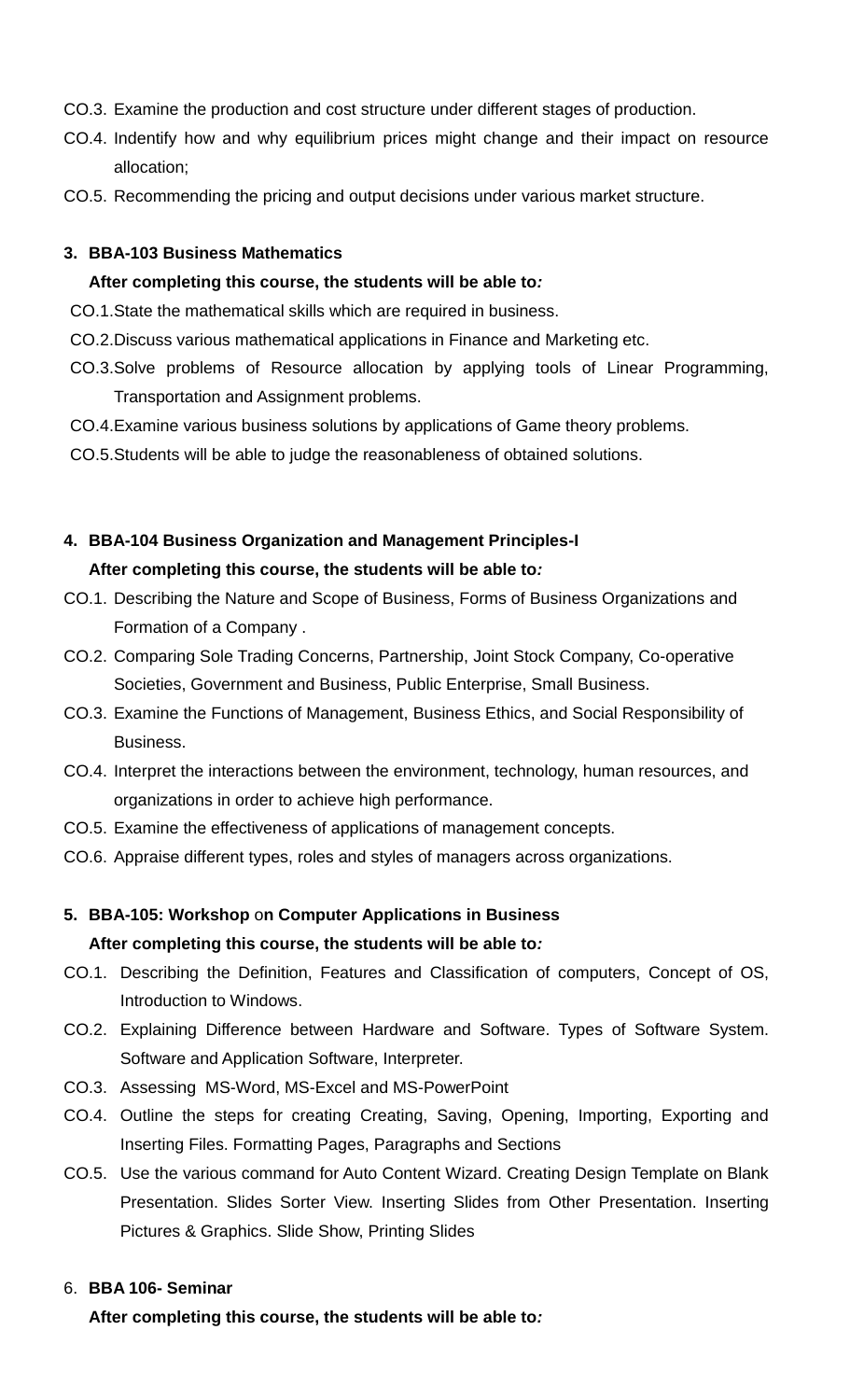- CO.1. List the important events of the year in area of General, Social, Economic and Business Awareness
- CO.2. Describe the business concepts and theories to real-world decision-making
- CO.3. Illustrate business skills in communication, technology, quantitative reasoning, and teamwork.
- CO.4. Compare and Contrast different business operations.

### **Class: BBA-I, Semester- II**

### **1. BBA-201 Communication Skills in Punjabi**

- CO.1. ਰੁਪਾਕਾਰ ਨਿਬੰਧ ਰਾਹੀਂ ਜ਼ਿੰਦਗੀ ਦੀਆਂ ਤਲਖ਼ ਹਕੀਕਤਾਂ ਸਮਝਣ ਦੇ ਯੋਗ ਹੋਣਾ
- CO.2. ਵਪਾਰਕ ਪੱਤਰ ਵਿਹਾਰ ਰਾਹੀਂ ਵਪਾਰਕ ਪੱਧਰ 'ਤੇ ਸਮਰੱਥ ਹੋਣਾ
- CO.3. ਭਾਸ਼ਾ ਦੇ ਵਿਭਿੰਨ ਰਪਾਂ ਨੂੰ ਸਮਝ ਕੇ ਸਮਾਜ ਵਿੱਚ ਪ੍ਰਭਾਵਸ਼ਾਲੀ ਰਪ ਵਿੱਚ ਵਿਚਰਨ ਦੀ ਯੋਗਤਾ
- CO.4. ਭਾਸ਼ਾ ਦੀ ਸਮਰੱਥਾ ਪਛਾਣ ਕੇ ਅੰਦਰਲੀ ਯੋਗਤਾ ਦਾ ਸਹੀ ਪ੍ਰਯੋਗ ਕਰਨਾ
- CO.5. ਸਾਹਿਤਕ ਰਚਨਾਵਾਂ ਦੇ ਮਾਧਿਅਮ ਨਾਲ ਵਿਦਿਆਰਥੀਆਂ ਅੰਦਰ ਸਾਹਿਤਕ ਰੁਚੀਆਂ ਦਾ ਵਿਕਾਸ ਹੋਵੇਗਾ

### **2. BBA-202 Communication Skills in English**

- CO.1. Describing the Imaginative Use of Parts of Speech. How to Plan Paragraph Writing. How to Change Direct into Indirect Speech and Vice Versa.
- CO.2. Explaining Sentence Connectors and Cohesion. Substitution and Ellipsis. Sentence variation and Rewriting of Sentences.
- CO.3. Uses of Imaginative Features. Idioms and Phrases. Letter writing Précis and Comprehension, Paraphrasing and Expansion
- CO.4. Identifying the Fundamentals of Broadcasting. Radio as a Communication of Broadcasting. Radio as a Communication of Broadcasting TV Network in India and Education TV- Current Affairs and General Knowledge.

### **3. BBA-203 Business Economics-II**

- CO.1. Listing elements and characteristics define the business economics, distinguishing two basic types: macro and micro.
- CO.2. Outline the process of calculating national income, identify its components, analyse the various income identities with government and international trade.
- CO.3. Discussing Say's law of market, classical theory of employment and Keynes objection to the classical theory; demonstrate the principle of effective demand and income determination
- CO.4. Comparing the National Income of various countries.
- CO.5. Recommend the relationship between investment and savings, demonstrate investment multiplier, and understand the meaning of MEC and MEI.

### **4. BBA-204 Business Statistics**

CO.1.State the basic concepts of Statistics such as collection of data, presentation of data.

- CO.2.Classify the various types of data based on its nature.
- CO.3.Calculate Measures of Central Tendency, Dispersion, Correlation and Regression analysis.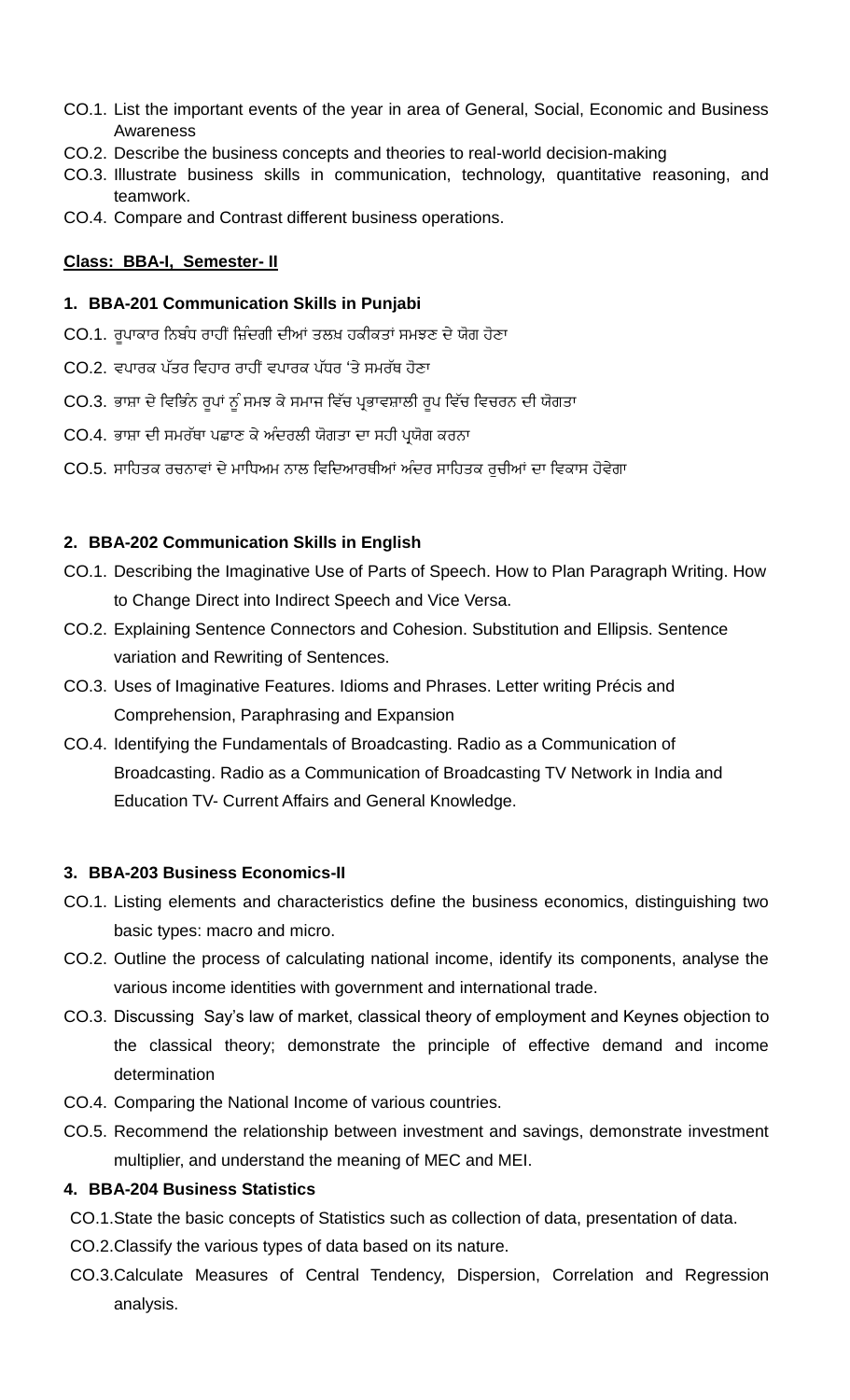- CO.4.Analyze time series and its trend including seasonal indices.
- CO.5.Judge the level of price changes using Index Numbers.
- CO.6.Plan and forecast the demand and sales of companies or industries using tools like Regression, Interpolation and Extrapolation.

### **5. BBA-205 Business Organization and Management Principles-II**

CO.1.Define the role of individual employee in the organization.

- CO.2.Understand fundamental concepts and principles of management, including the basic roles, skills, and functions of management.
- CO.3.Use the interactions between the environment, technology, human resources, and organizations in order to achieve high performance.
- CO.4.Correlate realistic and practical applications of management concepts.
- CO.5.Appraise the roles and styles of managers across organizations

### **6. BBA- 206: Workshops on Internet and E-Commerce**

### **After completing this course, the students will be able to***:*

- CO.1. Writing the Define Electronic Commerce, Brief History of Electronic Commerce, Forces Fuelling Electronic Commerce-Electronic Forces.
- CO.2. Predicting Marketing and Customer Interaction Forces. Technology and Digital Convergence, Implications of Various Forces, Types of Electronic Commerce.
- CO.3. Examine the Inter-Organizational Electronic Commerce, Intra-organizational Electronic Commerce, Consumer to Business Electronic Commerce, Intermediaries and Electronic Commerce.
- CO.4. Illustrate the Firewalls and Network Security Types of Firewalls, Firewall Security Policies, emerging Firewall Management Issues.
- CO.5. Assessing Electronic Payment Technology, Online Shopping, Limitations of Traditional Payment Instruments, Electronic or Digital Cash- Properties of Electronic Cash, Digital Cash in Action,
- CO.6. Recommending the Emerging Financial Instruments-Debit Cards at Point of Sale. (POS), Debit Cards and Electronic Transfer Benefit , Smart Cards, Consumer's Legal and Business Issues.

### **7. BBA-207 Seminar**

- CO.1. Demonstrate confidence in their activities
- CO.2. Develop effective communication skills
- CO.3. Demonstrate strong abilities of working in teams
- CO.4. Identify strategies to adapt to different situations
- **CO.5.** Design and deliver effective presentations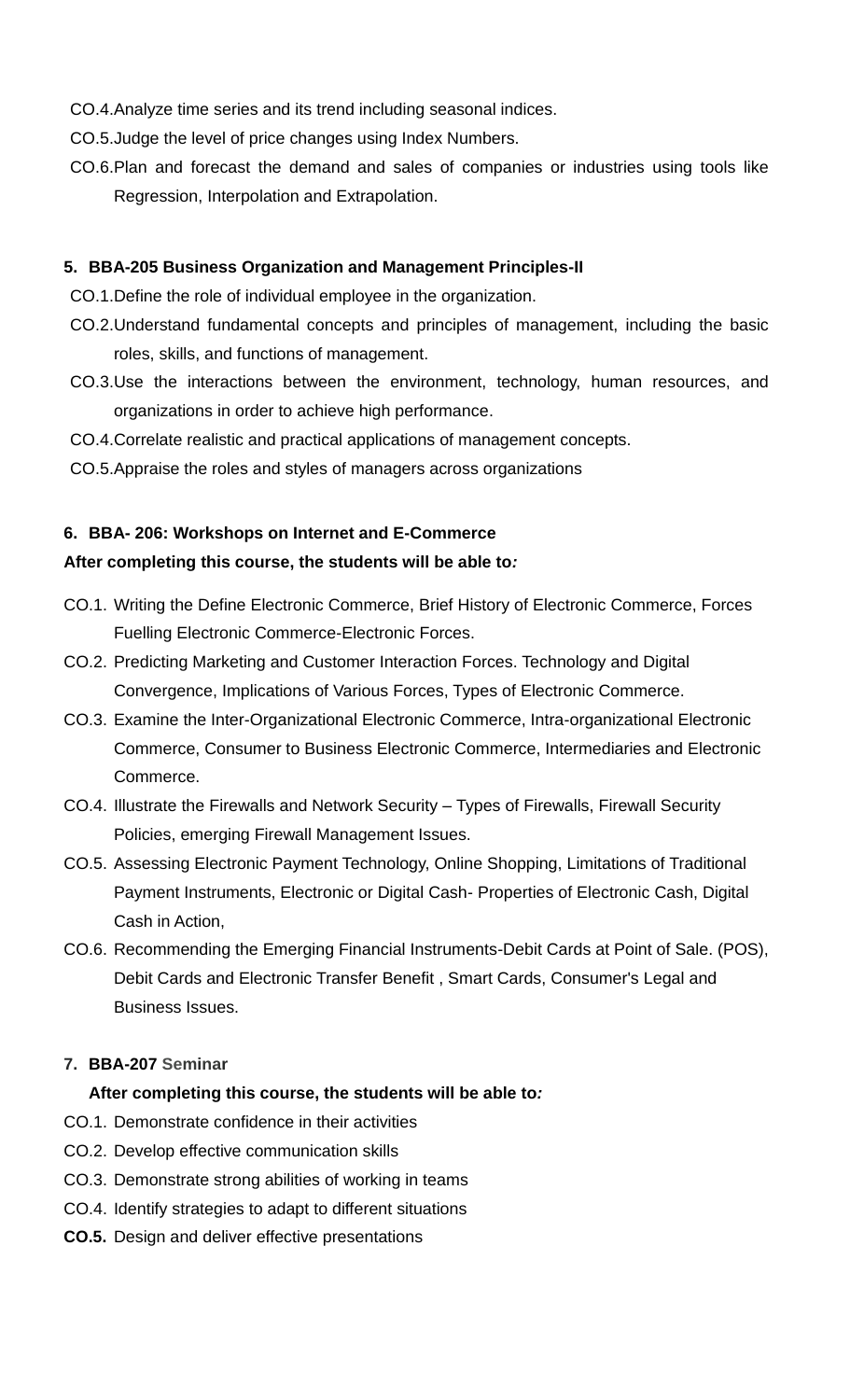# **BBA SECOND YEAR**

# **BBA 3rd SEMESTER**

| <b>BBA-303</b> | PRINCIPLE OF MARKETING MANAGEMENT |
|----------------|-----------------------------------|
| <b>BBA-304</b> | <b>BUSINESS LAWS</b>              |
| <b>BBA-305</b> | WORKSHOP ON CONTEMPORARY BUSINESS |
|                | <b>ISSUES</b>                     |
| <b>BBA-306</b> | SEMINAR ON KNOWLEDGE MANAGEMENT   |
| <b>BBA-307</b> | <b>COMMUNICATION SKILLS IN</b>    |
|                | PUNJABI/ELEMENTARY PUNJABI        |

# **BBA 4th SEMESTER**

| <b>BBA-401</b> | FINANCIAL MANAGEMENT                    |
|----------------|-----------------------------------------|
| <b>BBA-402</b> | WORKSHOP ON CREATIVITY &                |
| <b>BBA-403</b> | SEMINAR ON ENTREPRENEURSHIP             |
| <b>BBA-404</b> | <b>VIVA-VOCE</b>                        |
|                | <b>MARKETING MANAGEMENT</b>             |
|                | ADVERTISEMENT & SALES                   |
| <b>BBA-406</b> | <b>MANAGEMENT</b>                       |
|                | <b>FINANCE</b>                          |
| <b>BBA-412</b> | FINANCIAL INSTRUMENTS                   |
| <b>BBA-423</b> | <b>COMMUNICATION SKILLS IN PUNJABI/</b> |
|                | ELEMENTARY PUNJABI                      |
| <b>BBA-424</b> | ENVIRONMENTAL STUDIES AND ROAD          |
|                | <b>SAFETY</b>                           |
|                |                                         |
|                |                                         |

### SUMMER INTERNSHIP : INDUSTRIAL TRAINING OF · 4 TO 6 WEEKS

### **Class: BBA-II, Semester- III**

### **1. BBA-301 Principles of Human Resource Management**

### **After completing this course, the students will be able to***:*

- CO.1. Describe the basic concepts, functions and processes of human resource management.
- CO.2. Explain the role, functions and functioning of human resource department of the organizations.
- CO.3. Solve various HR issues using necessary skill set studied in HRM.
- CO.4. To Identify and formulate various HRM processes such as Recruitment, Selection, Training, Development, Performance appraisals and Compensation Plans.
- CO.5. To recommend the knowledge of HR concepts to take correct business decisions.
- CO.6. Construct various policies for effective use of human in the organisation.
- **2. BBA-302 Business Accounting**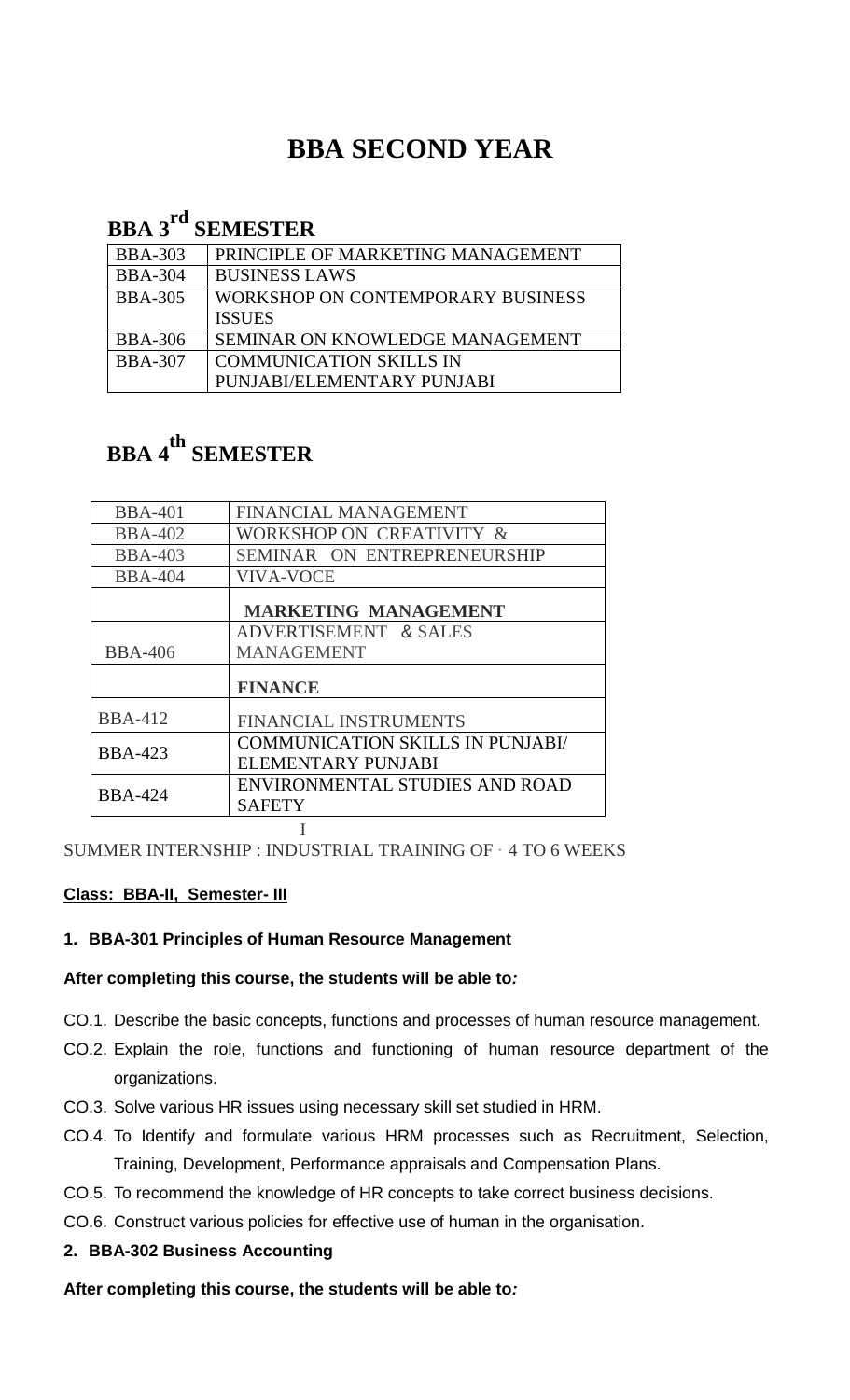- CO.1. Listing conceptual knowledge of recording the business information in books of accounts.
- CO.2. Report the results of business using financial statements.
- CO.3. Interpret the results of business for business decision making.
- CO.4. Comparing results of business using Inter-firm and Intra-firm analysis..
- CO.5. Assess the result of various accounting policies on accounting profits.
- CO.6. Design accounting information system for a small business unit.

### **3. BBA-303 Principles of Marketing Management**

### **After completing this course, the students will be able to***:*

- CO.1. Listing the foundation terms, concepts and principles of marketing.
- CO.2. Classifying the marketing environment and learn how to cope with changing marketing forces.
- CO.3. Use the various essential tools and techniques for effective marketing practice.
- CO.4. Examine relationship between marketing and other management functions.
- CO.5. Illustrate various marketing decision related to product, price, place and promotions.
- CO.6. Recommending the various marketing strategies for Service Marketing, Rural marketing, Marketing Research, Advertisement and Sales Management etc.

### **4. BBA 304:- Business Laws**

### **After completing this course, the students will be able to***:*

- CO.1. Describing the nature of Contract Act 1872, capacity of parties, performance, discharge and remedies for breach of contract.
- CO.2. Compare the types of contract, rights and obligation of the parties to the contract, types of negotiable instruments and three forms of grievance redressed machinery.
- CO.3. Identify the salient features of consumer protection Act 1986
- CO.4. Categorize the different types of cheque, holder and holder in due course.
- CO.5. Recommendation for Dishonour and discharge of negotiable instruments
- **5. BBA-305 Workshop on Contemporary Business Issues**

### **After completing this course, the students will be able to***:*

- CO.1. Describing the domestic and international dimensions of the business environment
- CO.2. Listing the corporate social responsibility, performance, socialization and moral development.
- CO.3. Classification of values, congruence and conflicts related to values
- CO.4. Identifying the corporate ethics and ethical dimensions of public affairs
- CO.5. Assessing the crisis management, social performance of corporate.

### **6. BBA-306 Seminar on Knowledge Management**

- CO.1. Enhancing the knowledge related to economy, leveraging economy.
- CO.2. Outline the transformation of a enterprise through knowledge management.
- CO.3. Illustrate of creating, sharing and momentum of knowledge,
- CO.4. Examine the organization culture for knowledge management, and challenges.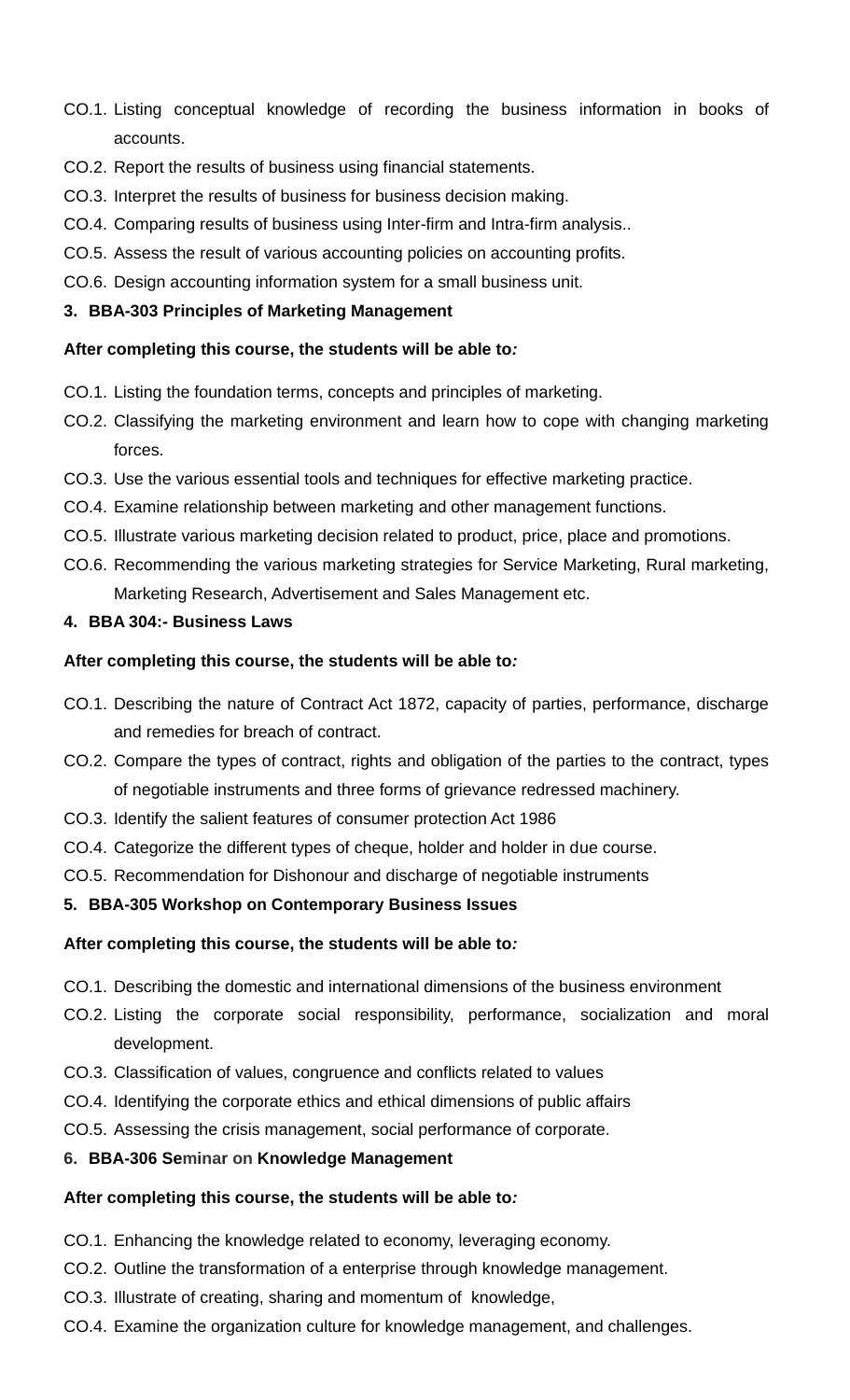### 7. **BBA-307 COMMUNICATION SKILLS IN PUNJABI After completing this course, the students will be able to***:*

- CO.1. ਵਿਦਿਆਰਥੀਆਂ ਨੂੰ ਗੌਰਵਮਈ ਇਤਿਹਾਸ ਦਾ ਗਿਆਨ ਹੋਵੇਗਾ
- CO.2. ਸਾਹਿਤਕ ਰੂਪਾਕਾਰ ਨਾਵਲ ਰਾਹੀਂ ਜ਼ਿੰਦਗੀ ਦੀ ਵਿਸ਼ਾਲਤਾ ਨੂੰ ਸਮਝਣ ਦੀ ਯੋਗਤਾ ਦਾ ਵਿਕਾਸ
- CO.3. ਵਾਕ ਬਣਤਰ ਦੇ ਗਿਆਨ ਰਾਹੀਂ ਵਿਦਿਆਰਥੀ ਆਪਣੇ ਭਾਵਾਂ ਦਾ ਸੰਚਾਰ ਸਚੱਜੇ ਢੰਗ ਨਾਲ ਕਰ ਸਕਣਗੇ
- CO.4. ਵਪਾਰਕ ਅਦਾਰਿਆਂ ਵਿਚ ਦਫ਼ਤਰੀ ਕੰਮਕਾਜ ਵਿਚ ਵਰਤੀ ਜਾਂਦੀ ਰਾਜ ਭਾਸ਼ਾ ਪੰਜਾਬੀ ਦੀ ਤਕਨੀਕੀ ਜਾਣਕਾਰੀ ਰਾਹੀਂ ਰਜ਼ਗਾਰ ਸੰਭਾਵਨਾਵਾਂ ਵਿਚ ਵਾਧਾ
- CO.5. ਸਾਹਿਤਕ ਰੂਪਾਂ ਦੀ ਸਿਧਾਂਤਕ ਸਮਝ ਦੇ ਨਾਲ ਉਹ ਵੱਖ ਵੱਖ ਸਾਹਿਤ ਰੂਪਾਂ ਵਿਚ ਸਾਹਿਤ ਰਚਣ ਦੇ ਯੋਗ ਹੋਣਗੇ
- CO.6. ਸਾਹਿਤਕਾਰ ਦੇ ਜੀਵਨ ਸਫ਼ਰ ਦਾ ਗਿਆਨ ਵਿਦਿਆਰਥੀਆਂ ਨੂੰ ਰਚਨਾਕਾਰ ਦੇ ਸਾਹਿਤਕ ਦ੍ਰਿਸ਼ਟੀਕੋਣ ਨੂੰ ਸਮਝਣ ਵਿਚ ਸਹਾਈ ਹੋਿੇਗਾ

### **Class: BBA-II, Semester- IV**

### **1. BBA-401 Financial Management**

### **After completing this course, the students will be able to***:*

- CO.1. Listing the aim, scope and significance of finance function, sources of company finance.
- CO.2. Discussion of theories and valuation of capital structure, cost of capital and capital budgeting
- CO.3. Assessing the SEBI guidelines for raising company finance.
- CO.4. Recommend the working capital requirement, steps in responsibility accounting
- CO.5. Illustrating the planning of capital expenditure and its evaluation including risk and uncertainty.

### **2. BBA-402 Workshop on Creativity & Innovation**

### **After completing this course, the students will be able to***:*

- CO.1. Discussing the creativity in management, theories of creativity, role of computers in creativity.
- CO.2. Illustrate the brainstorming, lateral thinking, synaptic idea generating methods
- CO.3. Assessing the need of market research, sources of ideas, and financial sources.
- CO.4. Examine the case-histories of renowned companies

### **3. BBA-403 Seminar on Entrepreneurship**

- CO.1. Describing the nature, characteristics, theories of entrepreneurship, role of government in setting of enterprises
- CO.2. Compare the class of entrepreneurship including women entrepreneurship, along with the socio economic environment and entrepreneurial behaviour.
- CO.3. Assess the contribution of commercial banks in promoting and servicing small business, government polices and formalities in setting up a unit.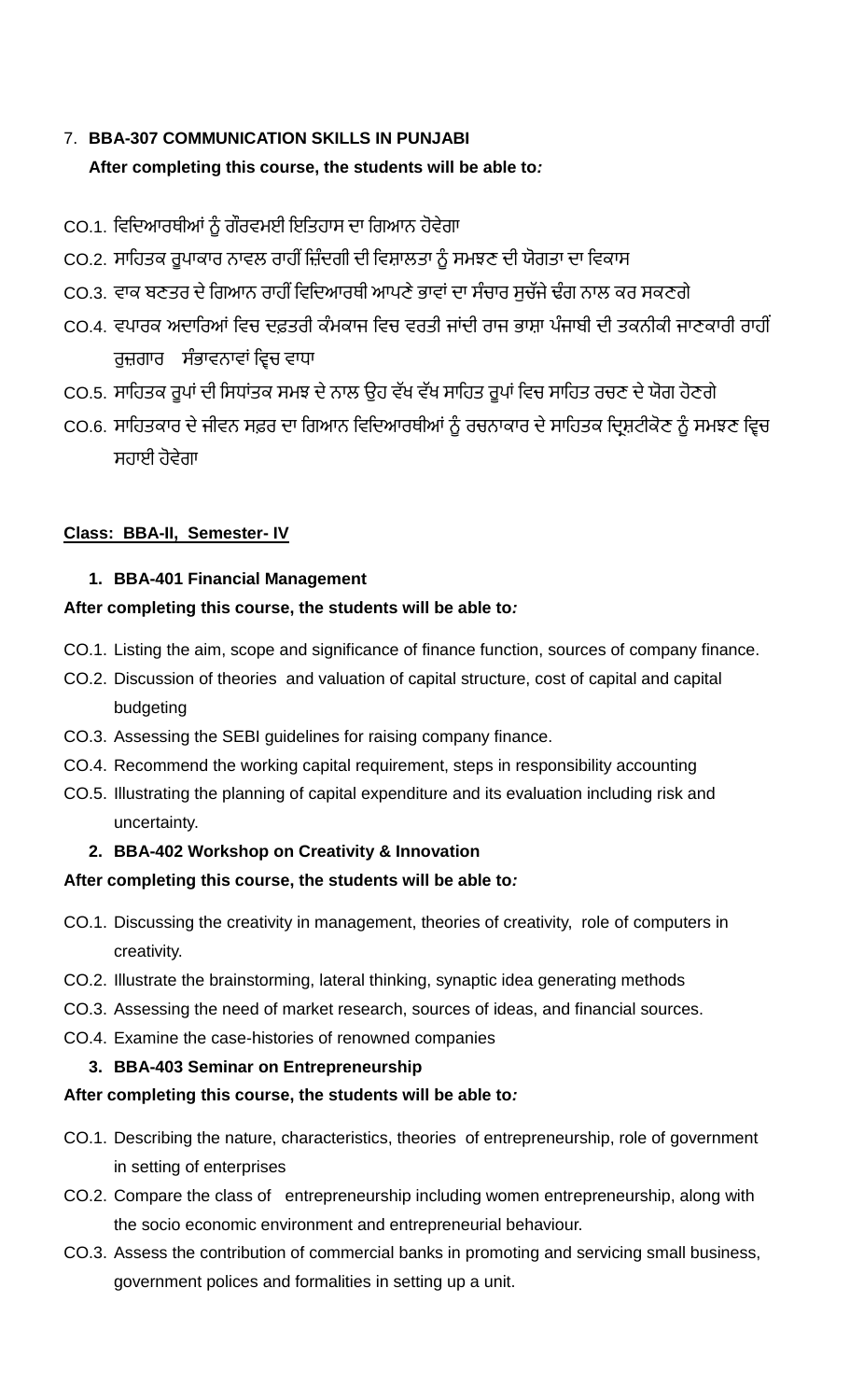CO.4. Indentify the basic requirements regarding registration, excise, sales tax and factory Act and SSI exemptions.

### **4. BBA-406 Advertisement & Sales Management**

### **After completing this course, the students will be able to***:*

- CO.1. List the nature and scope of advertising research, campaign planning strategic, sales management
- CO.2. Outline the knowledge about consumer behaviour, recruitment and selection process , training and development of sales personnel
- CO.3. Compare media planning of print, T.V, Radio, Cable and satellites, direct mail marketing
- CO.4. Discussing the creation of copy-testing, advertising budget.
- CO.5. Illustrating Event management , advertising agencies and assessing the advertising effectiveness, performance of sales personnel
- CO.6. Planning a Carving territories, routing and scheduling, sales quotas
- CO.7. Examine the selling theories and process sales ethics and distribution.

### **5. BBA-407: Marketing Of Services**

### **After completing this course, the students will be able to***:*

- CO.1. Describe the concept of goods and services, services marketing concept, features.
- CO.2. List the need, significance of behavioural services aspiration.
- CO.3. Outline the marketing segmentation, marketing information system for various services.
- CO.4. Restate the meaning of service quality, its components and measurement
- CO.5. Investigate the Seven'P of service marketing and its management.
- CO.6. Assess the services marketing in Banking, hotel, tourism, transport, personal care, hospital, education and consultancy marketing

### **6. BBA-412: Financial Instruments & Services**

- CO.1. Describe the financial market environment in India along with the role of securities and exchange board of India
- CO.2. Outline the objectives and functioning of stock exchange
- CO.3. Compare the variable and fixed interest bearing securities including equity and preference shares, debentures, bonds ADR and GDR.
- CO.4. Examine the role of Merchant Banking, Venture capital, Leasing and hire purchase and mutual fund in financial market.
- CO.5. Compare and contrast the debit card and credit card, housing finance and foreign direct investment in India.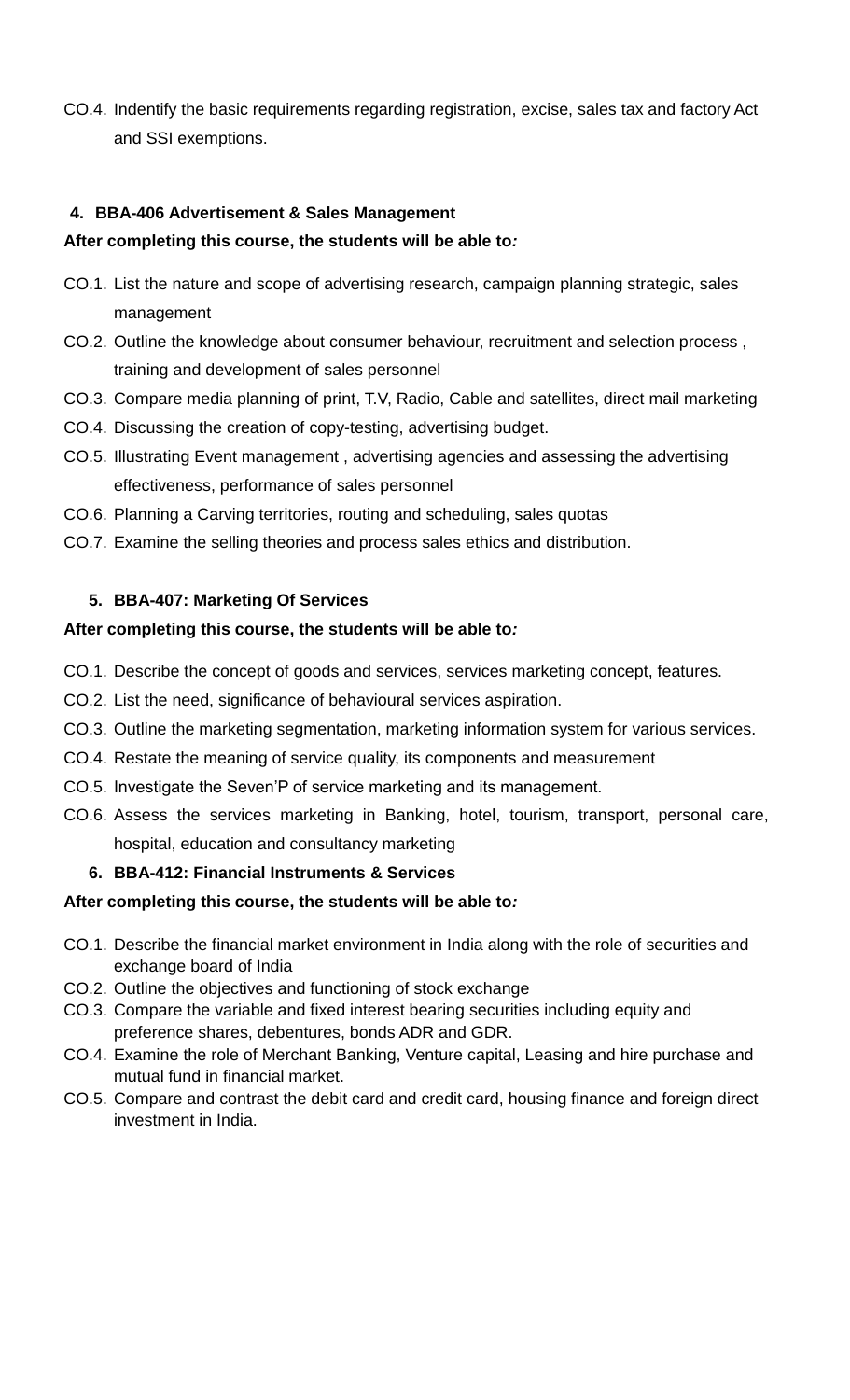### **BBA THIRD YEAR**

## **BBA 5TH SEMESTER**

| <b>BBA-500</b>  | <b>COMMUNICATION SKILLS IN PUNJABI</b> |
|-----------------|----------------------------------------|
|                 |                                        |
| <b>BBA-500A</b> | ELEMENTARY PUNJABI                     |
| <b>BBA-501</b>  | <b>BUSINESS RESEARCH METHODS</b>       |
|                 |                                        |
|                 |                                        |
| <b>BBA-502</b>  | WORKSHOP ON TIME AND WORKLOAD          |
|                 |                                        |
|                 | <b>MANAGEMENT</b>                      |
|                 |                                        |
|                 |                                        |
| <b>BBA-503</b>  | <b>SEMINAR ON SUMMER INERNSHIP</b>     |
|                 |                                        |

### **CHOOSE ANY THREE SUBJECTS FROM NOT MORE THAN TWO FUNCTIONAL AREAS**

#### **MARKETING MANAGEMENT**

BBA-505 RURAL MARKETING

#### **FINANCE**

BBA-510 STOCK MARKET OPERATIONS BBA-512 INVESTMENT MANAGEMENT

### **BBA 6TH SEMESTER**

| <b>BBA-601</b> | <b>INDUSTRIAL TRAINING PROJECT</b> |
|----------------|------------------------------------|
| BBA-602        | PROJECT REPORT                     |
| <b>BBA-603</b> | SEMINAR ON THE PROJECT REPORT      |
| <b>BBA-604</b> | VIVA-VOCE                          |

### **Class: BBA-III, Semester- V**

### **1. BBA-500: Communication Skills in Punjabi After completing this course, the students will be able to***:*

- CO.1. ਵਿਦਿਆਰਥੀਆਂ ਅੰਦਰ ਸਾਹਿਤ ਦੇ ਪ੍ਰਯੋਜਨ ਅਤੇ ਤੱਤਾਂ ਦੀ ਜਾਣਕਾਰੀ ਸਿਰਜਣਾਤਮਕ ਰੁਚੀਆਂ ਦਾ ਵਿਕਾਸ ਕਰੇਗੀ
- CO.2. ਸਾਹਿਤਕ ਰੂਪਾਕਾਰ ਨਾਵਲ ਰਾਹੀਂ ਜ਼ਿੰਦਗੀ ਦੀ ਵਿਸ਼ਾਲਤਾ ਅਤੇ ਮਨੁੱਖੀ ਅਸਤਿਤਵ ਦੇ ਸਮਕਾਲੀ ਅਤੇ ਚਿਰਕਾਲੀ ਸੰਕਟਾਂ ਨੂੰ ਸਮਝਣ ਦੀ ਯੋਗਤਾ ਦਾ ਵਿਕਾਸ
- CO.3. ਨਾਵਲ ਰੂਪਾਕਾਰ ਰਾਹੀੰ ਜੀਵਨ ਸਰੋਕਾਰਾਂ ਦੀ ਪੇਸ਼ਕਾਰੀ ਵਿਦਿਆਰਥੀਆਂ ਅੰਦਰ ਮਾਨਵੀ ਸੰਵੇਦਨਾ ਨੂੰ ਜਗਾਏਗੀ
- CO.4. ਪੰਜਾਬੀ ਭਾਸ਼ਾ ਦੇ ਸਿਧਾਂਤਕ ਸੰਕਲਪਾਂ ਦੀ ਜਾਣਕਾਰੀ ਵਾਹਰਕ ਭਾਸ਼ਾ ਦੇ ਸੰਗਠਨ ਨੂੰ ਸਮਝਣ ਵਿਚ ਸਹਾਈ ਹੋਵੇਗਾ
- CO.5. ਵਿਭਿੰਨ ਸਮਾਜਿਕ ਸਭਿਆਚਰਕ ਤੇ ਵਾਤਾਵਰਨਕ ਵਿਸ਼ਿਆਂ ਦਾ ਗਿਆਨ ਮੁਕਾਬਲੇ ਦੀਆਂ ਪ੍ਰੀਖਿਆਵਾਂ ਵਿਚ ਸਹਾਇਕ

### **2. BBA-501: Business Research Methods After completing this course, the students will be able to***:*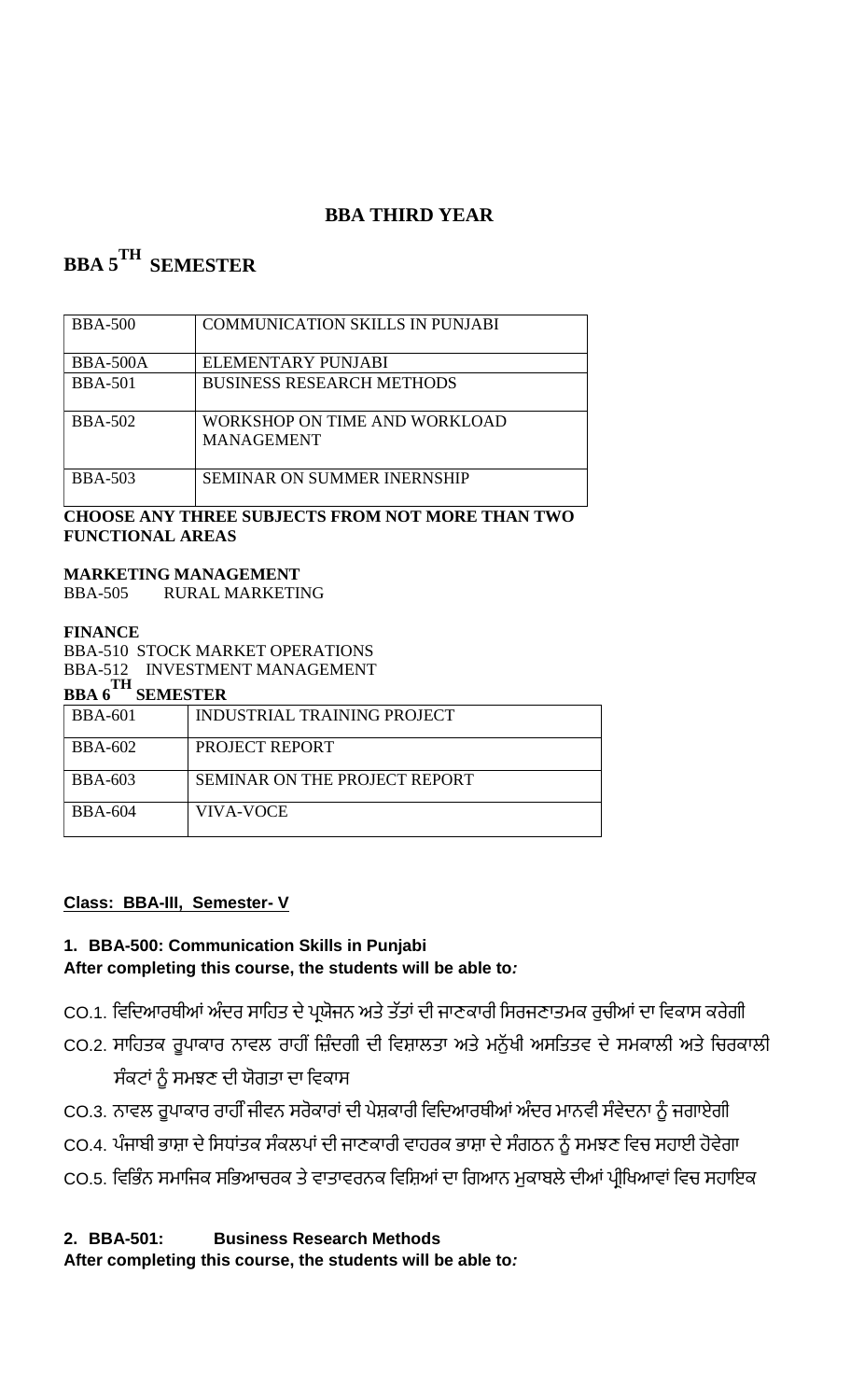- CO.1. Describe the Meaning, Objectives and Process of Research, Research Methods in Social Sciences, Exploratory, Descriptive and Experimental Research.
- CO.2. Outline the Applications and Limitations of Research Methods and Sampling Design
- CO.3. Explain Techniques for Data Collection; Primary and Secondary Sources, Primary Sources-Consumers and Trade Survey, Including Consumer Panels and Retail Auditing.
- CO.4. Recommend the Qualitative Techniques of Data-Collection and application including questionnaire Designing and protesting.
- CO.5. Assess difficulties in Measurement and Concepts of Validity and Reliability; Attitude Measurement General Methods; Scaling Techniques: Thurston, Likert, and Semantic **Differentials**
- CO.6. Construct Report Writing and Presentation

### **3. Bba-502: Workshop on Time and Workload Management After completing this course, the students will be able to***:*

- CO.1. Relates with the Psychology of Time; Time as Finite Capital;
- CO.2. Discuss the Developing the Right Attitude of Mind; Your Current Use of Mind; You and Your Tasks; You and Yourself
- CO.3. Identifying Self Objectives and Their Methodologies for Completion; Your and Others. Task Management
- CO.4. Recommend Workload Management Systems; Managing Interruptions; Delegation; Managing Meetings; Working with a Secretary; Managing Stress; and Balancing Work and Home.

### **4. Bba-503: Seminar on Summer Internship After completing this course, the students will be able to:**

- CO.1. Demonstrate confidence in their activities
- CO.2. Develop effective communication skills
- CO.3. Demonstrate strong abilities of working in teams
- CO.4. Identify strategies to adapt to different situations
- **CO.5.** Design and deliver effective presentations

### **5. Bba-505: Rural Marketing**

### **After completing this course, the students will be able to***:*

- CO.1. List the Nature and Scope of Rural Marketing with Special Reference to India
- CO.2. Compare Buying Behaviour in Rural Markets,
- CO.3. Classify Rural Marketing Information system
- CO.4. Categorize the Rural Markets, Communication and Large Format Retail Stores.
- CO.5. Prioritize the Study of Rural Markets Strategy in relation to Product, Pricing, Promotion and Distribution Strategy.
- CO.6. Design the information technology for Rural Markets and Rural Market Research.

### **6. Bba-510: Stock Market Operations**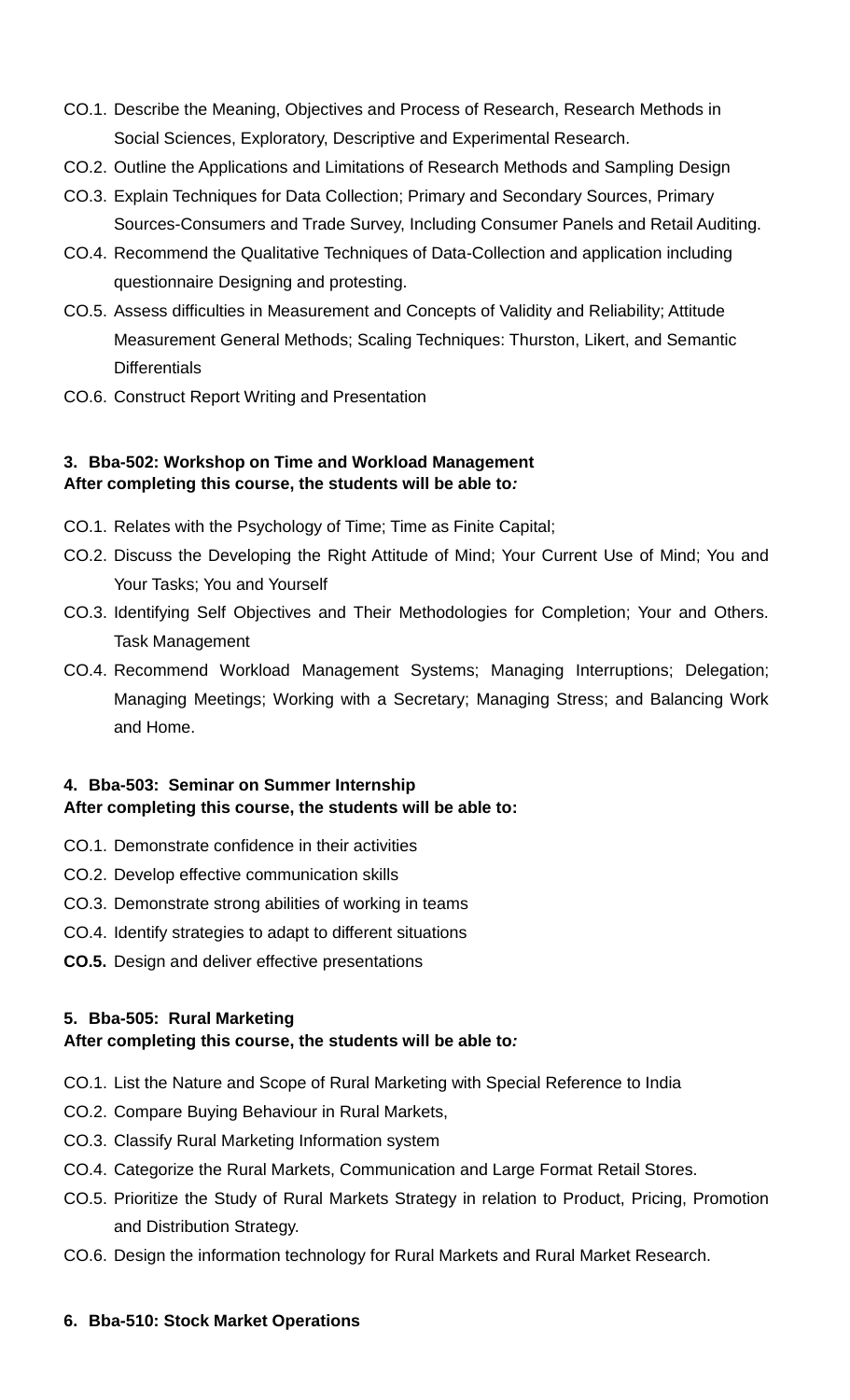### **After completing this course, the students will be able to***:*

- CO.1. Describe Introduction, Evolution and Growth of Stock Markets in India. Functions of Stock Exchange, Intermediaries in the Secondary Market, Secondary Market Mechanism. an Overview of Major Stock Exchanges in India – N.s.E., B.S.E. and O.T.C.E.I.
- CO.2. Outline the Concept, Types, Brief Overview of BSE SENSEX and S&P CNX Nifty.
- CO.3. Classify Legal Framework for Stock Exchanges by explaining The Sceurities Exchange Board of India Act 1992, Stock Brokers and Sub Brokers Rules and Regulations, 1992, and NSCCL Rules, Regulations and Byelaws
- CO.4. Investigate the Trading, Clearing and Settlement Mechanism at N.S.E, Dematerialisation and Electronic Transfer of Securities, Investor Protection Fund
- CO.5. Inspect Depository Operations through Stock Futures and Index Futures) and Options (Stock Options and Index Options).

### **7. Bba-512: Investment Management**

### **After completing this course, the students will be able to***:*

- CO.1. Describes the Investment Objectives by naming Different Investment Avenues for Individuals and finding a Relationship between Risk and Return.
- CO.2. Explains Time Value of Money- Present Value, Future Value, and Annuities.
- CO.3. Examine Different Types of Bonds their Features, Risks, Yields and Rating of Bonds.
- CO.4. Investigates Security Analysis through Fundamental Analysis- Economy, Industry and Firm Analysis, Technical Analysis and charting and Efficient Market Theory
- CO.5. Assess the Concept of Portfolio, Diversification of Risk, Capital Asset Pricing Model-Assumptions, CML, and SML., Calculating Beta Coefficients, Empirical Tests of CAPM
- CO.6. Construct Optimum Portfolio, Portfolio Selection and Revision

### **Class: BBA-III, Semester- VI**

### **1. BBA-601: Industrial Training Project**

- CO.1. Exposure to current work practices as opposed to possibly theoretical knowledge being taught at college.
- CO.2. Predict the professional skills in a hands-on environment.
- CO.3. Evaluate the skills students have developed in them time with the company.
- CO.4. Inspect a practical perspective on the world of work.
- CO.5. This interaction gave the students
- CO.6. Illustrate the skills interaction, working methods and employment practices

### **2. BBA-602 Project Report**

- CO.1. Describe the practical exposure got during the training.
- CO.2. List the learning during the industrial training
- CO.3. Describe the company in which students have attended the training
- CO.4. Uses the theatrical knowledge in solving the problems face by the traning organisation